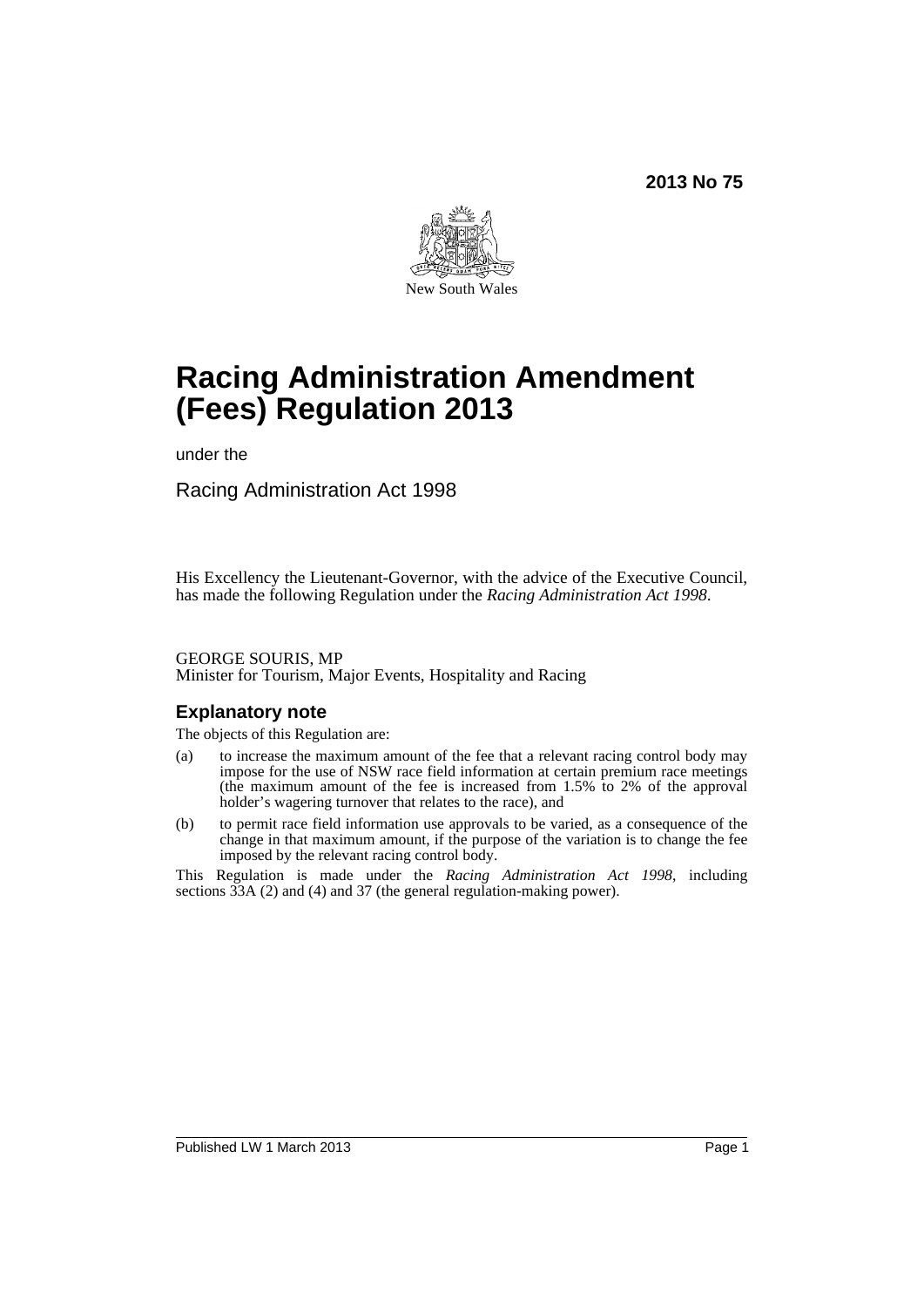Clause 1 Racing Administration Amendment (Fees) Regulation 2013

# **Racing Administration Amendment (Fees) Regulation 2013**

### under the

Racing Administration Act 1998

### **1 Name of Regulation**

This Regulation is the *Racing Administration Amendment (Fees) Regulation 2013*.

### **2 Commencement**

This Regulation commences on 1 March 2013 and is required to be published on the NSW legislation website.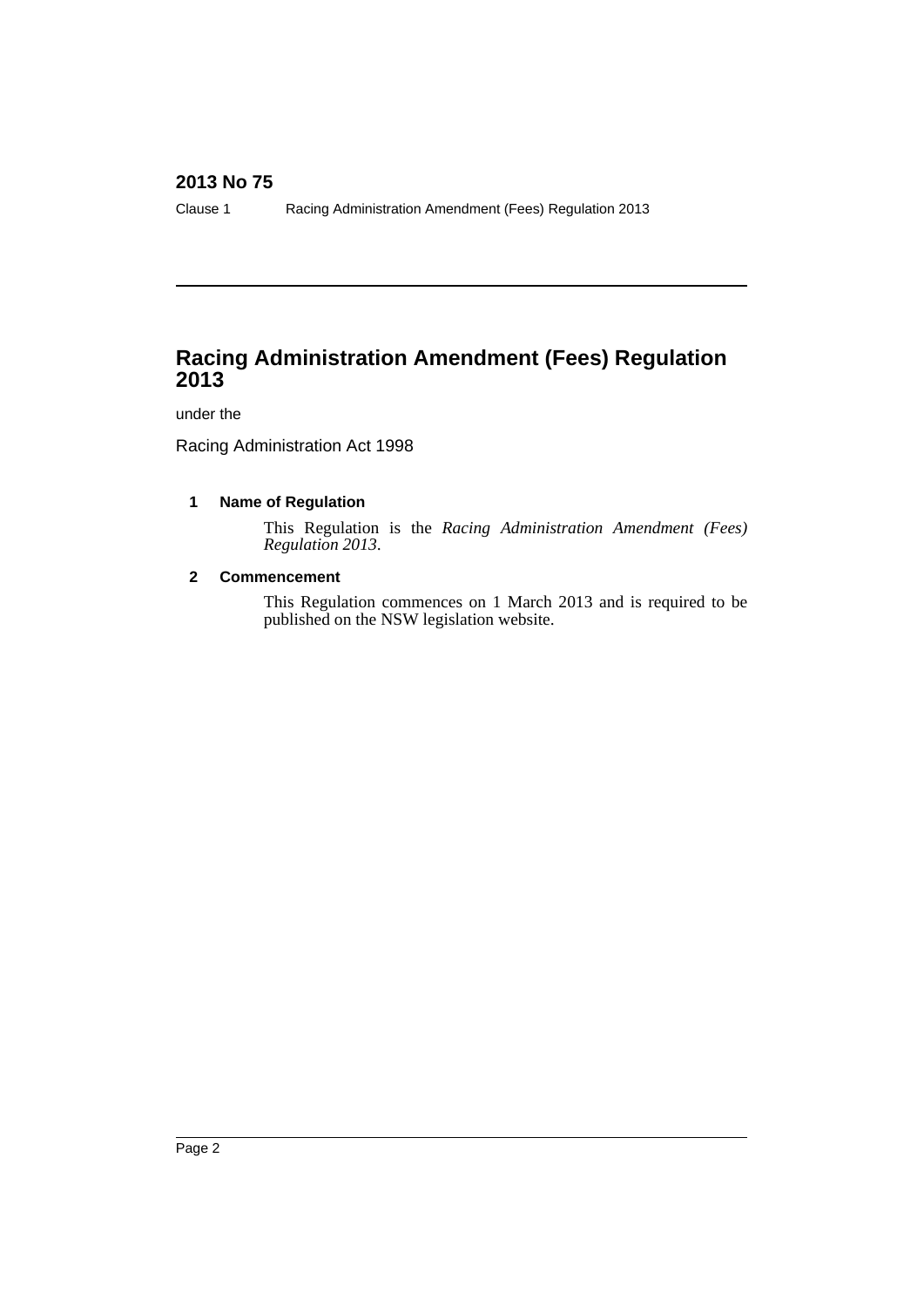Racing Administration Amendment (Fees) Regulation 2013

Amendment of Racing Administration Regulation 2012 Schedule 1

### **Schedule 1 Amendment of Racing Administration Regulation 2012**

#### **[1] Clause 16 Fees for race field information use approvals: section 33A (2) (a)**

Omit clause 16 (2) (a). Insert instead:

- (a) in relation to a use in Australia of NSW race field information made in the course of the wagering operations of a licensed wagering operator—a fee that does not exceed:
	- (i) in respect of any race covered by the approval held at a premium race meeting, 2% of the holder's wagering turnover that relates to that race plus any amount of GST payable in respect of the fee, or
	- (ii) in respect of any other race, 1.5% of the wagering turnover that relates to that race plus any amount of GST payable in respect of the fee,

### **[2] Clause 16 (3)**

Omit the subclause. Insert instead:

(3) In this clause:

*GST* has the same meaning as in the *A New Tax System (Goods and Services Tax) Act 1999* of the Commonwealth.

*premium race meeting* means a race meeting at which any of the following races is held:

- (a) a horse race (other than a harness race) offering prize money of \$150,000 or more,
- (b) a harness race offering prize money of \$30,000 or more,
- (c) a greyhound race offering prize money of \$25,000 or more.

#### **[3] Clause 18 Grounds for cancellation or variation of approvals: section 33A (4)**

Insert at the end of the clause:

(3) Without limiting subclause (1), a change in the maximum race field information use fee is prescribed as a ground for the variation of an approval if the purpose of the variation is to give effect to a change in the race field information use fee.